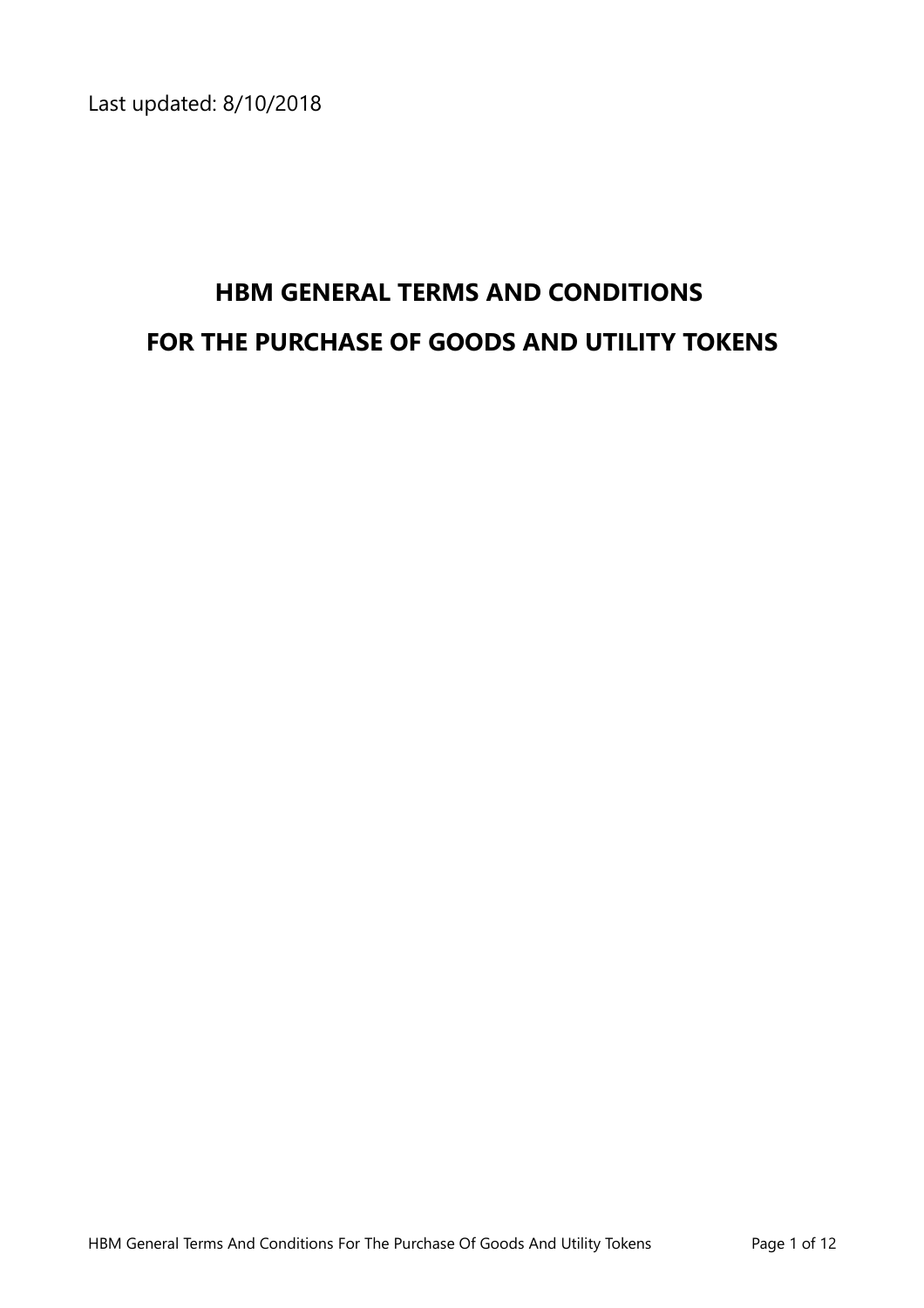# **Article 1. Definitions**

The terms written with a capital letter in this Agreement, as defined below, refer to the following:

"**Agreement**" means the combination of the Purchase Order, the Purchase Confirmation, the Price Confirmation, the Collection Order, the Collection, Delivery and Sales Confirmation and these General Terms and Conditions, including its Exhibits.

"**Client**" means the natural or legal person who is Party to this Agreement by signing the Purchase Order and subject to the Purchase Confirmation.

"**Client Due Diligence Form**" or ""**CDD**" means the document to be completed by the Client.

"**Collection Order"** means the document to be completed and signed by the Client, containing the quantity and product specifications of the Goods to be withdrawn from the Storage Facility, the intended date for collection and, if applicable, the name and contact details of the person authorized by the Client to collect the Goods on his behalf.

"**Goods**" means the goods as may be covered by this Agreement and specified in the applicable Purchase Order.

"**HBM**" means Helvetic Blockchain Management SARL, with its registered address in Neumarkt 2, St.Leonhard-Strasse 39, 9000 St. Gallen, Switzerland.

"**Initial Price**" means the price initially fixed by HBM for the purchase of the Goods and Utility Tokens and payable by the Client, as evidenced in the Purchase Confirmation.

"**Market Value**" means the quantity of Goods multiplied by the relevant price benchmark per fine troy ounce of such Goods, as evidenced on the London Bullion Market Association  [\( www.lbma.org.uk\)](http://www.lbma.org.uk/) or its successor. The price benchmark shall correspond to the last price of the day (or of the previous day if no price determination is held on that day) for the Goods.

"**Party**" means HBM and/or the Client, as may be applicable.

"**Price Confirmation**" means the document issued by HBM to confirm the Purchase Price and, where applicable, request for an additional amount or reimburse any amount as may be due in relation to the Initial Price paid.

"**Purchase Confirmation**" means the document issued by HBM to accept and confirm the Purchase Order of the Client.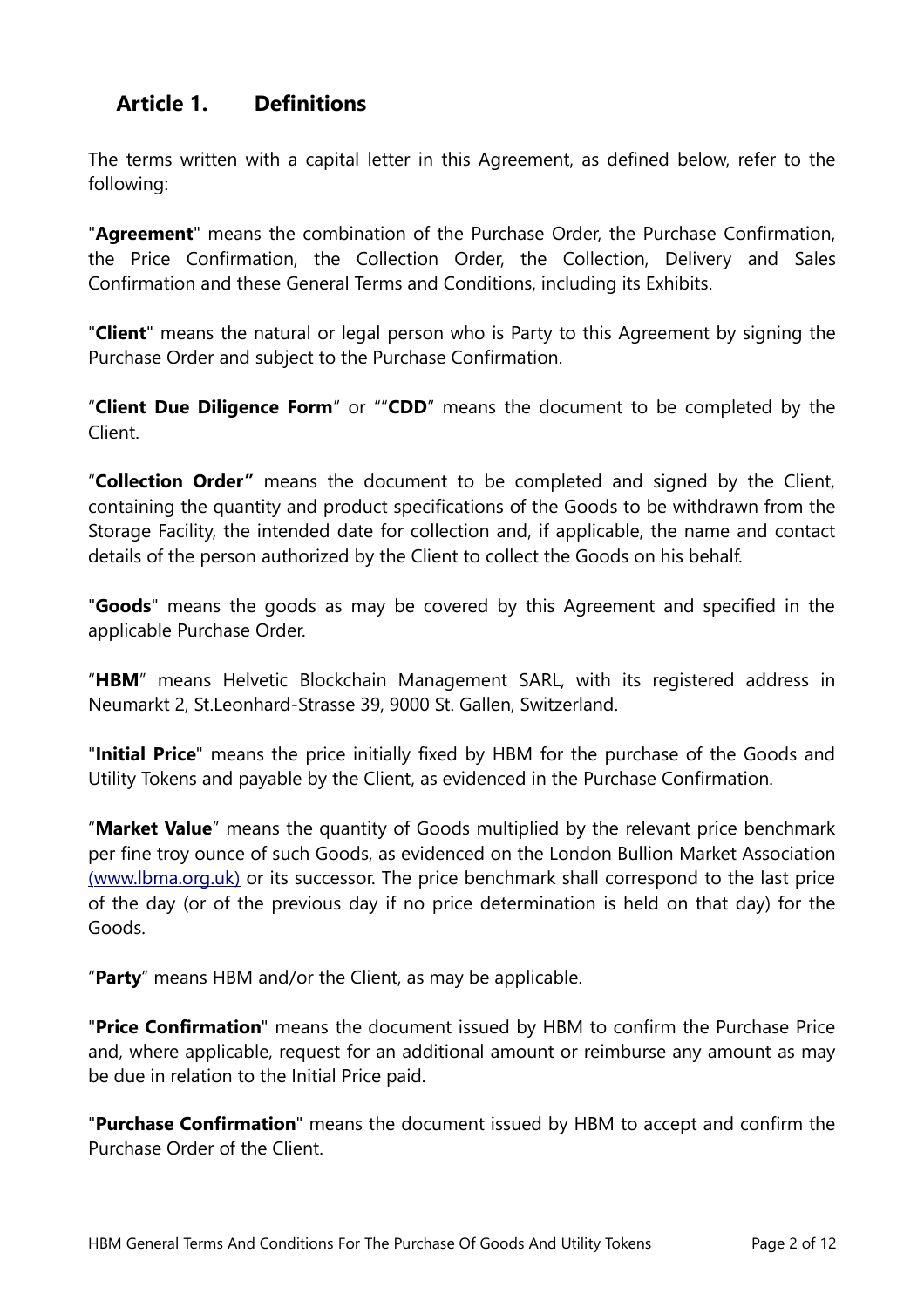"**Purchase Order**" means the document to be completed and signed by the Client, containing the purchase specifications relating to the Goods.

**"Purchase Price"** means the price of the Goods and the Utility Tokens, as evidenced in the invoice. It consists of the Initial Price and any other due amounts as specified in the Price Confirmation.

"**Rules and Regulations**" means all relevant or applicable statutes, laws, rules, regulations, directives in the Canton of Geneva, Switzerland and in the jurisdictions in which the actions provided for or contemplated under this Agreement are to be carried out or performed.

"**Storage Facility**" means the state of the art secured warehousing premises for storage of high worth valuables in Switzerland as designated by HBM from time to time.

"**Unit**" means the quantity of the Goods as defined in the Purchase Order.

"**Utility Token**" means a token which is intended to provide digital access to the services indicated pursuant to [6.1](#page-6-0) herein. Each Utility Token provides said services to one Unit of the Goods.

"**Website**" means the website operated by HBM [www.truegold.org](http://www.truegold.org/) or ay other websites or mobile applications.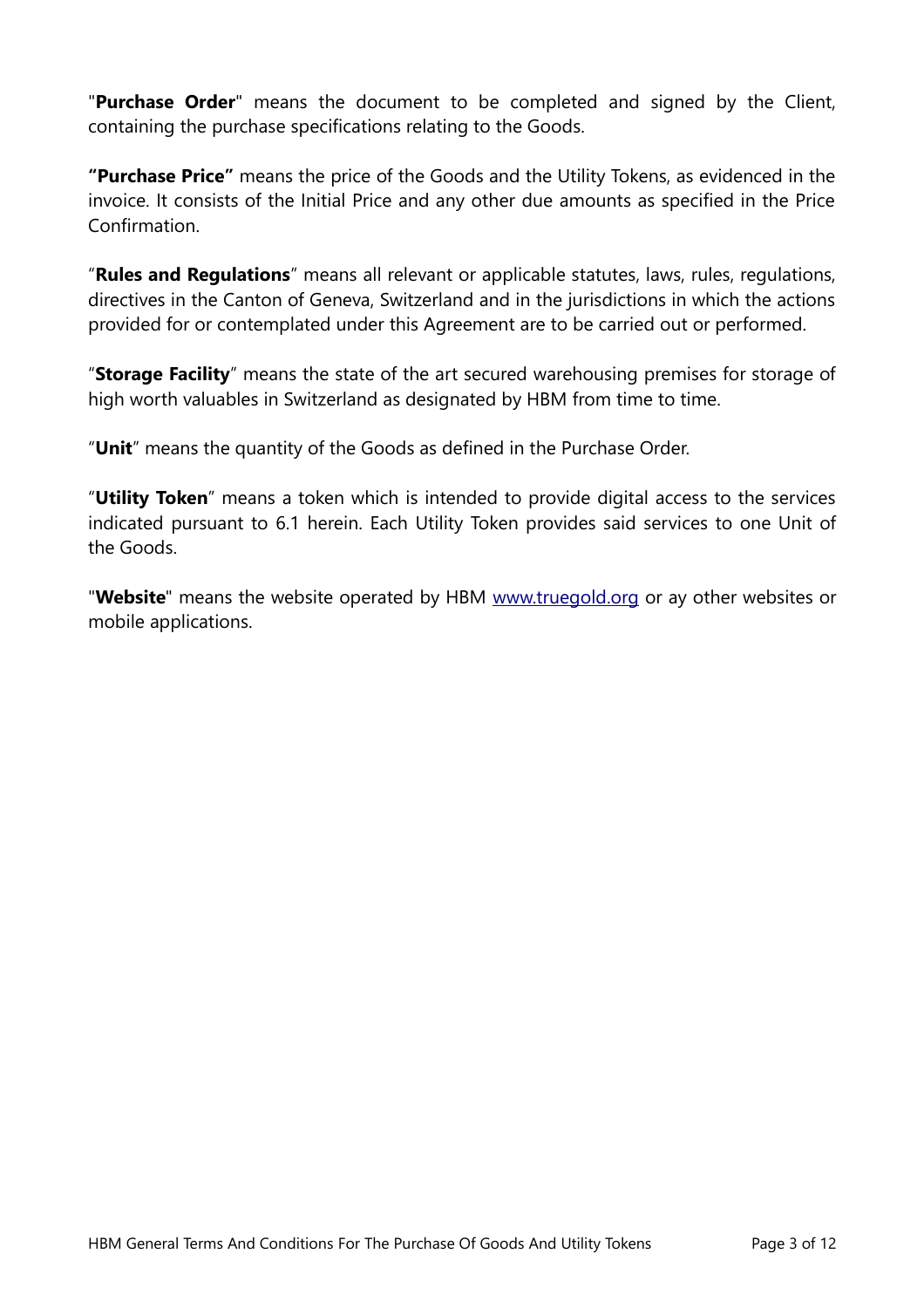# **Article 2. Contractual Relationship**

# **2.1. Agreement**

After the Client has executed the Purchase Order, the Agreement has the effect of an agreement between the Parties. The Parties agree that the execution of the Purchase Order may be done by electronic means of acceptance.

### **2.2. Entire Agreement**

This Agreement supersedes any and all other prior understandings and agreements, either oral or in writing, between the Parties with respect to the subject matter hereof and constitute the sole and only agreements between the Parties with respect to said subject matter.

### **2.3. Hierarchy of documents**

Unless otherwise specifically agreed by the Parties, in case of conflict between the provisions of this Agreement, the Purchase Order and the exhibits, the order of precedence is as follows: (i) the Price Confirmation; (ii) the Purchase Confirmation; (iii) the Purchase Order; (iv) these General Terms and Conditions; (iv) its exhibits; (v) other confirmation forms; (vi) other order forms.

### **2.4. Severability**

In case any provision in this Agreement shall be invalid, illegal or unenforceable, the validity, legality and enforceability of the remaining provisions shall not in any way be affected or impaired thereby.

### **2.5. No Waiver**

No failure or delay on the part of a Party to exercise any right or remedy under this Agreement shall operate as a waiver thereof, nor will any single or partial exercise of any right or remedy preclude any other or further exercise thereof or the exercise of any other right or remedy. The rights and remedies provided in this Agreement are cumulative and not exclusive of any other rights or remedies provided by the Rules and Regulations.

### **2.6. Headings; Interpretation**

The headings hereof are for convenience only and shall not control or affect the meaning or construction or limit the scope or intent of any of the provisions of this Agreement. Whenever the context may require, any pronoun used in this Agreement shall include the corresponding masculine, feminine or neuter forms, and the singular form of nouns, pronouns and verbs shall include the plural and vice versa. In addition, any reference to any year, month or day herein means a calendar year, month or day respectively.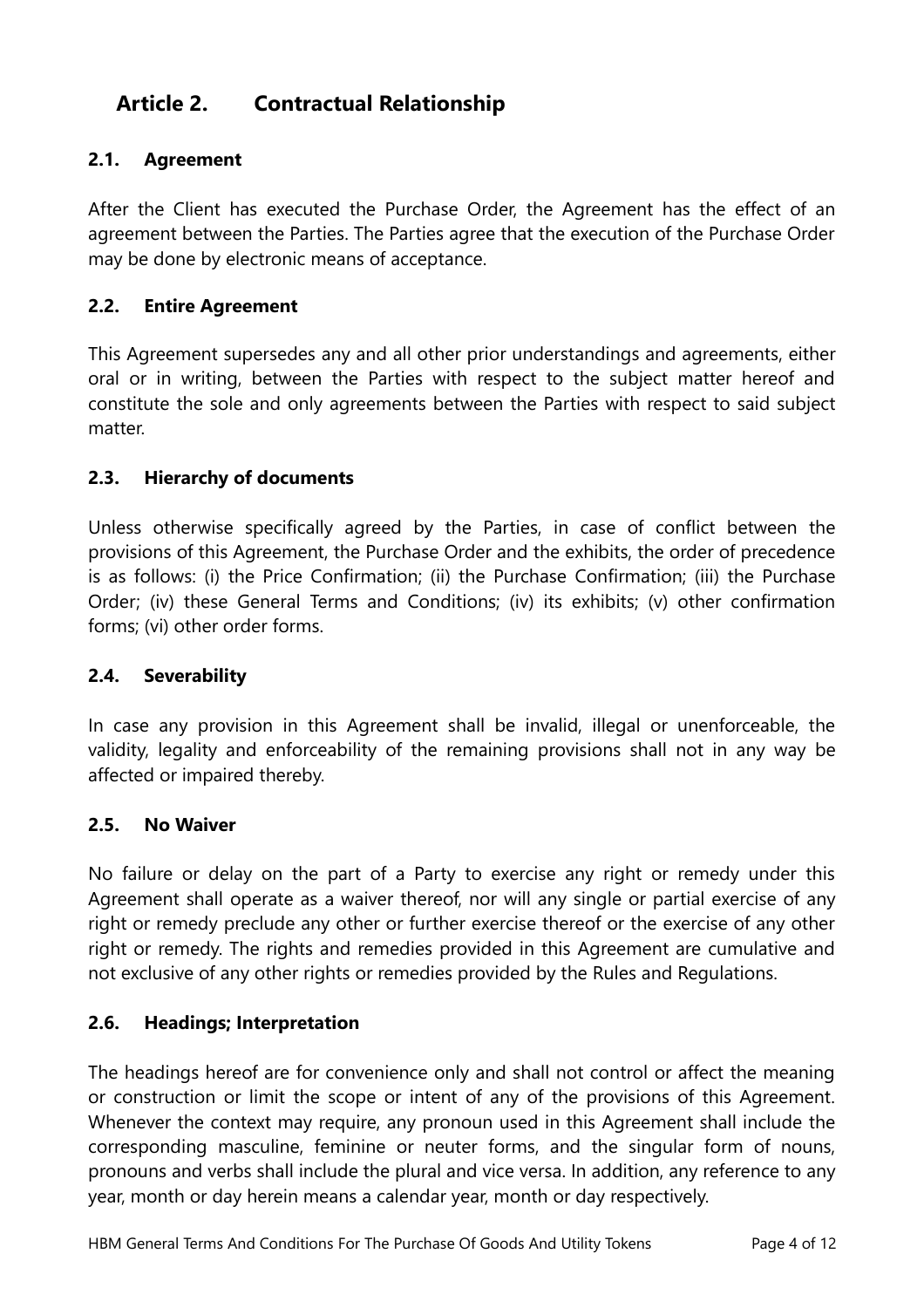### **2.7. Adjustments**

HBM may, from time to time, adjust any of the provisions of this Agreement. HBM shall inform the Client of such adjustments, whereupon said adjustments will be applicable to the Client except if the Client notifies HBM within 15 (fifteen) calendar following the receipt of such notice. If the Client does not accept such adjustments, either Party may terminate this Agreement with immediate effect. If, on the other hand, such adjustments are necessary to meet a requirement on account of the Rules and Regulations, the adjustments will be directly applicable and the Client will not have the ability to reject the adjustments.

### **2.8. Rules and Regulations**

HBM is not bound to provide services under this Agreement when HBM believes that this will violate any Rules and Regulations. The Client accepts that all services are governed by Rules and Regulations and that Rules and Regulations have priority over the agreements concluded between Parties. The Client shall abide by the Rules and Regulations.

#### **2.9. Notices and Communications**

Except as otherwise stated in this Agreement, all notices, orders or other communications required or made hereunder shall be in writing and delivered personally, or sent by prepaid registered post with recorded delivery, addressed to the intended recipient thereof at its address (or to such other address as a Party may from time to time duly notify to the other in writing), or by email at its electronic address.

# **Article 3. Client**

### **3.1. Client Due Diligence**

HBM shall carry out the Client Due Diligence Form in order to comply with the Rules and Regulations, whenever it deems necessary. The Client shall promptly provide HBM with any and all the required information and documents in the CDD or any other information and documents as may be required from time to time by HBM.

#### **3.2. Acceptance of the Client**

HBM may accept or reject the Client following the execution of the Purchase Order at its own discretion without the need of stating its reasons, for the purchase of all or certain Goods by the Client. HBM may also subject the acceptance of the Client to certain conditions, at its sole discretion, including the following: (1) until the Client has completed the CDD satisfactorily; and/or (2) until the Client has submitted any documents and/ or information requested in addition to the ones stated in the CDD.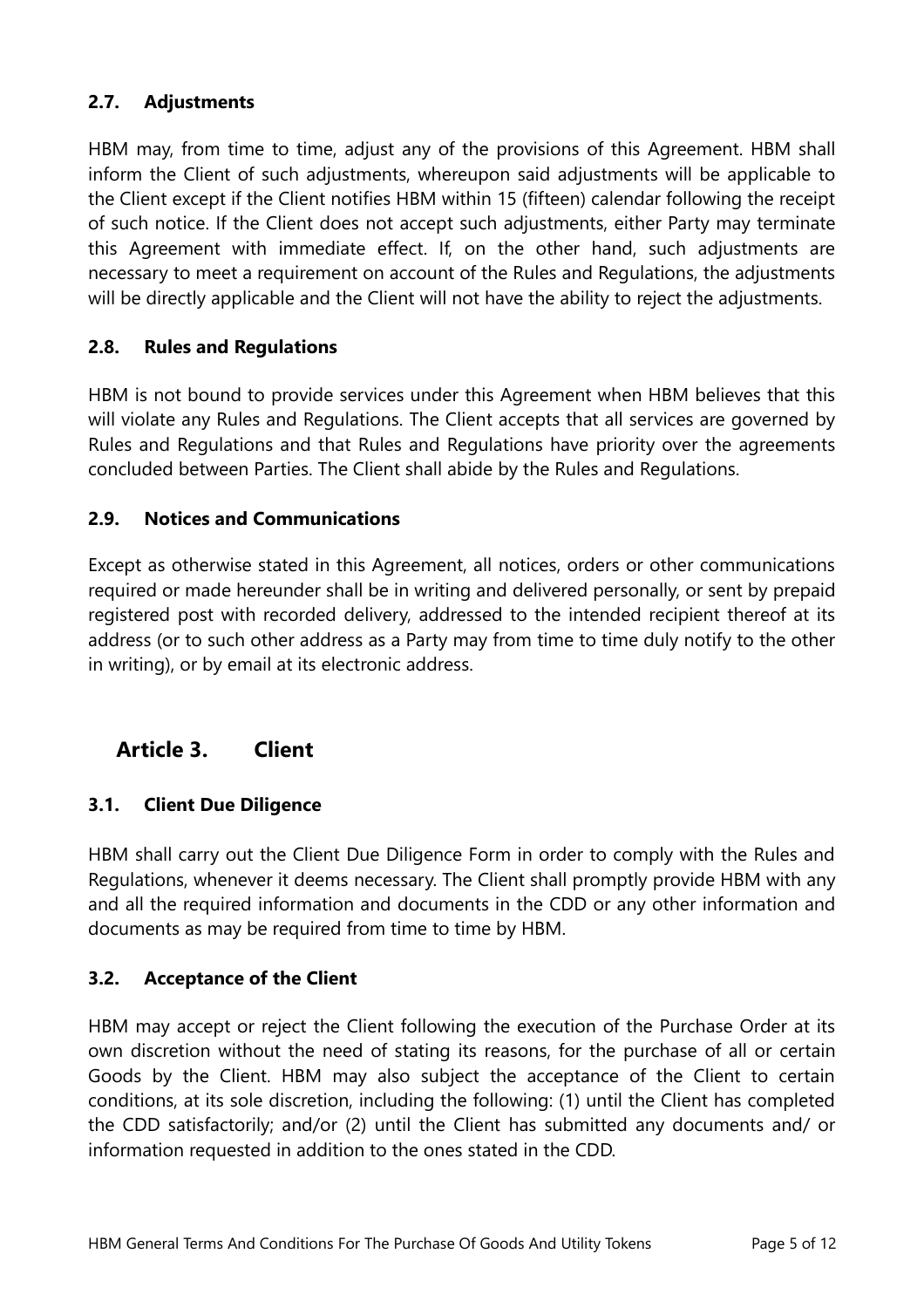### **3.3. Representations of the Client**

The Client represents and warrants to HBM that every information and document provided by, or on behalf of, the Client to HBM is accurate and complete and that every document so provided, if not purporting to be a copy, is genuine and authentic and if it purports to be a copy of a document, is a true and accurate copy of that document.

### **3.4. Acknowledgment of Tax Liabilities**

The Client acknowledges that HBM does not provide any legal and/or tax advice whatsoever. Moreover, the Client acknowledges being aware of his obligations and responsibilities towards the tax authorities in his country of residence or citizenship.

# **Article 4. Engagement of Third Parties**

HBM may engage any third parties for the performance of its contractual obligations at its sole discretion. In any case, HBM shall remain responsible and liable for the contractual obligations under the Agreement towards the Client.

# **Article 5. Purchase of Goods and Utility Tokens**

### **5.1. Purchase Order**

In order to purchase the Goods and the corresponding number of Utility Tokens, the Client shall complete and sign the Purchase Order which shall at least include the following: (1) the Client's identification details; (2) the quantity of the Goods; (3) the form of delivery of the Utility Tokens; (4) the Client's signature as form of acceptance; (5) any other details as may be requested by HBM.

### **5.2. Purchase Price**

The Client shall pay the Purchase Price to HBM, which shall be determined pursuant to the Price Confirmation. The Initial Price payable by the Client may be different from the Purchase Price, in which case either HBM or the Client shall reimburse or pay the difference, respectively, as set forth in the Price Confirmation. The Client accepts the price fluctuations that the price may be subject to due to the fluctuations in price of gold.

### **5.3. Payment**

The Client shall pay to HBM the Initial Price by wire transfer, and shall bear all costs in connection with such transfer, to the bank account specified by HBM in the Purchase Confirmation, within 1 (one) business day from its receipt. HBM shall provide the Client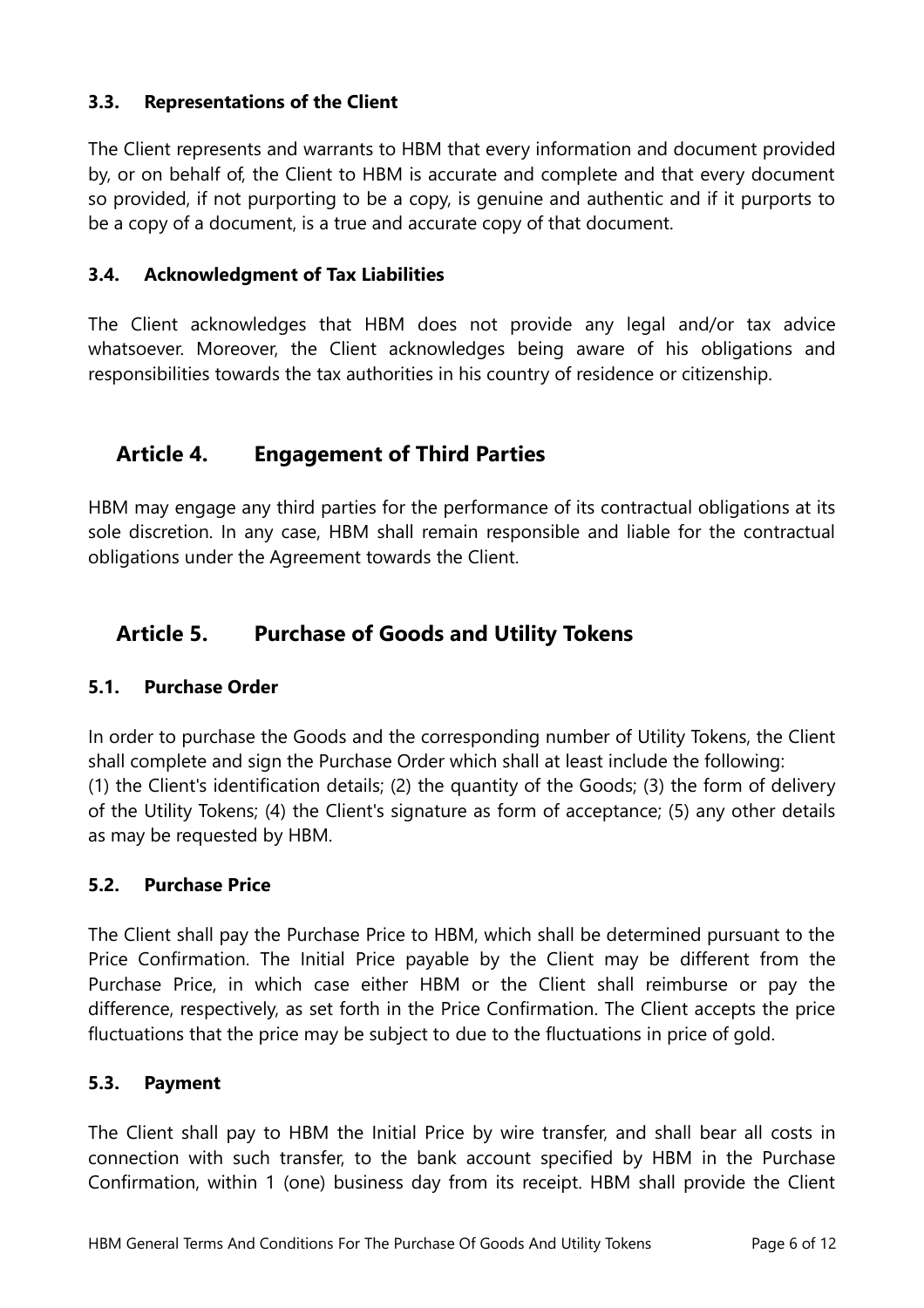with a notice of its receipt of payment of the Initial Price. This shall apply to any amount which may be due by the Client to HBM in relation to the Purchase Price, as evidenced in the Price Confirmation.

### **5.4. Allocation of the Utility Tokens**

HBM shall allocate the Utility Tokens to the Client using the ERC-20 protocol. HBM may, from time to time, issue procedures and other instructions for the allocation of the Utility Tokens which shall be complied with by the Client. As a condition for the purchase of the Utility Tokens, the Client shall provide HBM with an accurate digital wallet address according to the ERC20 protocol for receipt of any Utility Tokens allocated by HBM.

### **5.5. Delivery of the Goods**

HBM shall deliver the ordered Goods directly to the Storage Facility no later than 30 (thirty) days following the Price Confirmation.

### **5.5.1. Passing of Title**

The title of the Goods shall pass to the Client upon delivery of the Goods at the Storage Facility.

### **5.5.2. Transportation and Insurance**

HBM shall arrange for the transport and insurance of the Goods to the Storage Facility. The Goods shall have an appropriate insurance cover for loss of and/or damage.

# **Article 6. Utility Tokens**

# <span id="page-6-0"></span>**6.1 Uses of the Utility Tokens**

The Utility Tokens will entitle the Client to the following uses relating to the Goods, provided by HBM: (1) Storage; (2) Custody; (3) Insurance; (4) Management; (5) Provision of account statements; and (6) Collection.

# **6.1.1 Storage of Goods**

HBM shall store the Goods at a designated Storage Facility. All Goods stored shall remain the property of the Client at all times. HBM shall provide the Client with a warehouse receipt once the delivery at the Storage Facility has been acknowledged by HBM.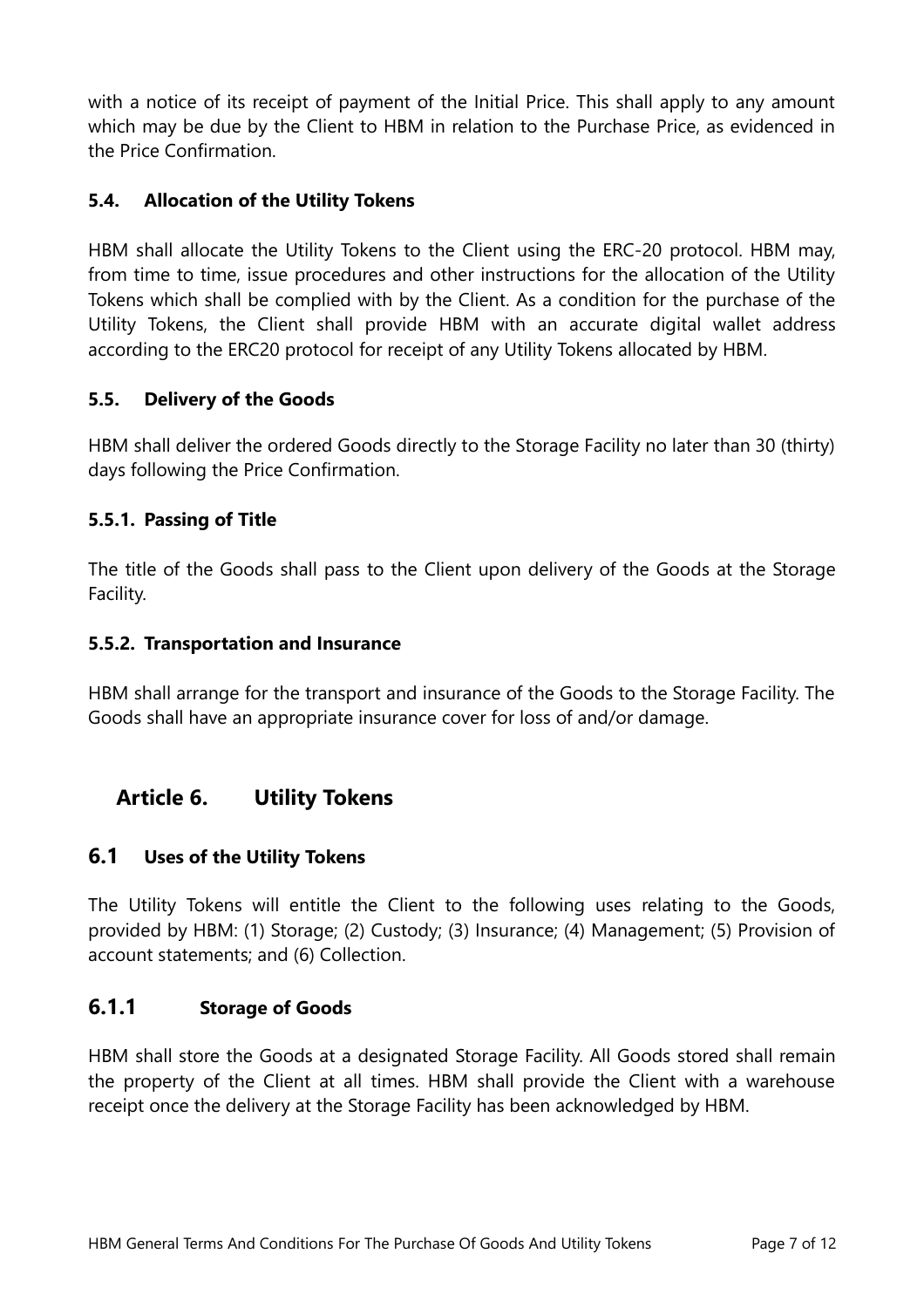# **6.1.2 Insurance**

HBM undertakes to have all the Goods of the Client covered by a liability policy in force while the Goods are stored in the Storage Facility and until collection thereof. The terms of such liability policy shall follow the terms of the broadest form of commercially available insurance which shall protect the Client's Goods against all risks of physical loss or damage except such risks against which insurance is not commercially available, including, but not limited to war, acts of terrorism, nuclear or radioactive events, or government regulation. In the event of an insured loss, HBM undertakes to pay the Client the portion of the insurance proceeds recovered which are attributable to the Client's Goods, with no additional damages being due to the Client.

# **6.1.3 Provision of Account Statements**

HBM will make available to the Client statements providing a detailed inventory of the Goods and its Market Value on the statement date. Such statements provide confirmation of all Goods stored on behalf of the Client, and shall be communicated to the Client in such a medium and frequency as mutually agreed between the Client and HBM. HBM shall not be held liable for the accuracy of the information contained in third party sources of information.

# **6.1.4 Records of Ownership**

HBM will maintain a Record of Ownership of the Goods which shall be regularly sent in a sealed parcel or encrypted email to a third party trustee bound by a strict confidentiality agreement. The third party trustee would be allowed to access the Record of Ownership only in the event that HBM is judged dissolved or bankrupt or is otherwise incapable to act on behalf of the Client.

# **6.2 Collection of the Goods**

The Client may collect all or part of the Goods subject to prior written notice, together with a signed Collection Order, to HBM at least 7 (seven) business days prior to the intended date of collection of the Goods from the Storage Facility.

# **6.2.1. Transportation**

The Client may further request HBM to arrange for transportation, in which case the Client shall pay for all costs and expenses relating to said service. In any case, HBM bears no liability or risk from the time the Goods are placed for collection at the Storage Facility for transportation.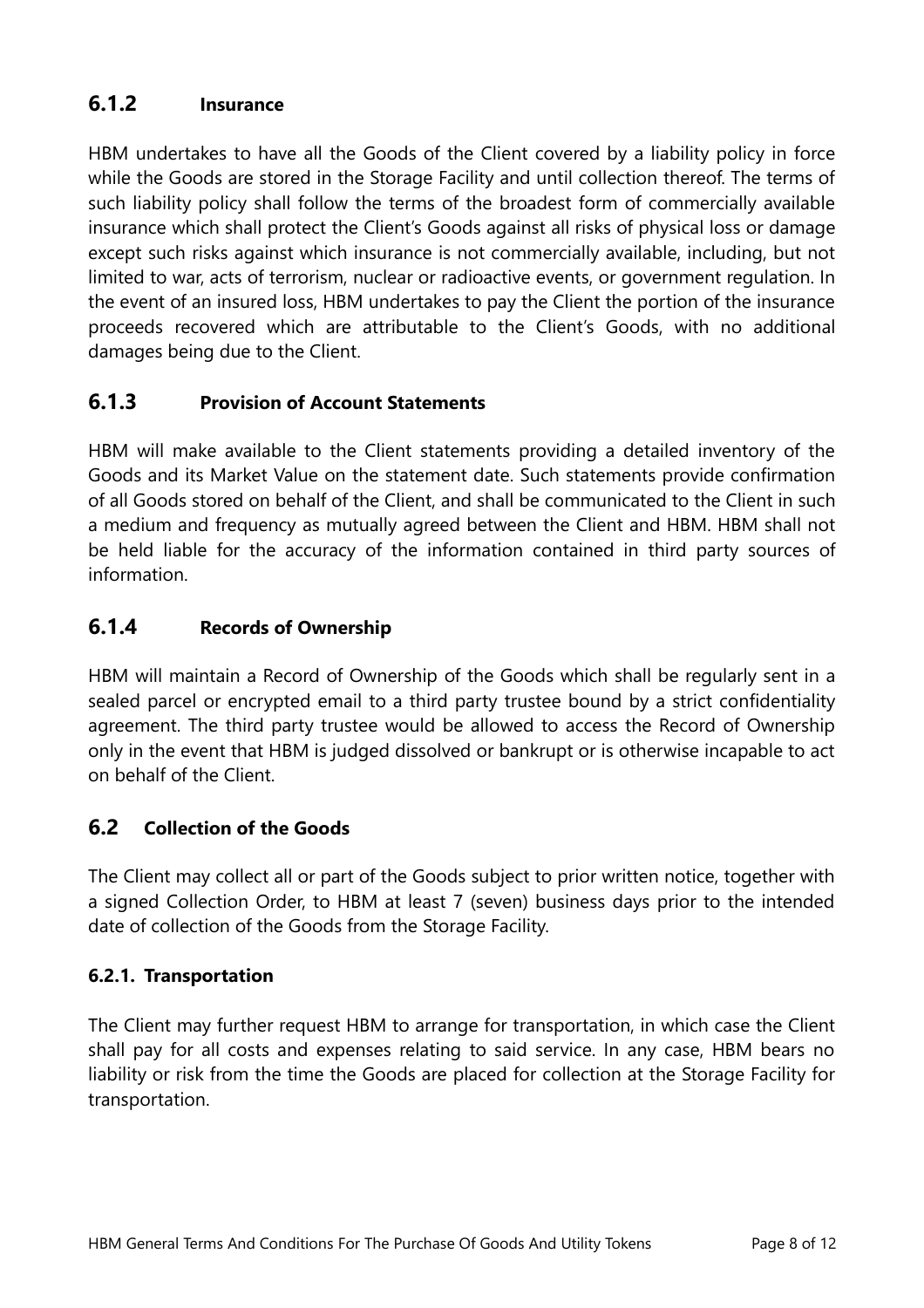### **6.2.2. No Liens or Encumbrances**

The Goods will be made available at the Storage Facility free and clear of any lien, third party claim or any other encumbrance, unless otherwise agreed between the Parties.

### **6.3 Compliance with procedures**

The Client shall observe and comply with, and shall procure that all its officers, representatives and agents observe and comply with, all requirements and procedures imposed by the appointees at the Storage Facility or by HBM, or any of its authorized agents, in relation thereto. This includes the prior acceptance of a disclaimer in the form and on the terms and conditions as may be prescribed by HBM from time to time. The Client shall ensure that the collection is completed within the time allocated by HBM.

### **6.4 Client's Representative**

The Client may appoint any person to collect the Goods on behalf of the Client. To this end, the Client shall provide HBM with a power of attorney in the form as may be prescribed by HBM from time to time. Any changes to this power of attorney shall be promptly communicated to HBM.

### **6.5 Liability relating to the Goods**

HBM shall be liable in respect of the Goods commencing at the time of delivery of the Goods at the Storage Facility and until collection therefrom. The Goods are deemed collected when these are delivered to the Client or his authorized representative at the Storage Facility and HBM delivers a receipt therefor.

### **6.6 Liability relating to the Utility Tokens**

HBM assumes no liabilities relating to the Utility Tokens after delivery thereof to the Client, including, but not limited to:

(i) Sybil attacks, spoofing, smurfing, malware attacks, consensus-based attacks, or any other attacks attempting to hack or steal the Utility Tokens;

(ii) vulnerabilities, weaknesses or bugs in the source code interfering with the use or causing the loss of the Utility Tokens;

(iii) mining attacks, which may include double-spend attacks, majority mining power attacks, selfish-mining attacks and race-condition attacks, or any other attacks attempting to attack the Website;

(iv) failure of hardware, software, internet connections or any other communication failures, disruptions, errors, distortions or delays relating to the use of the Website.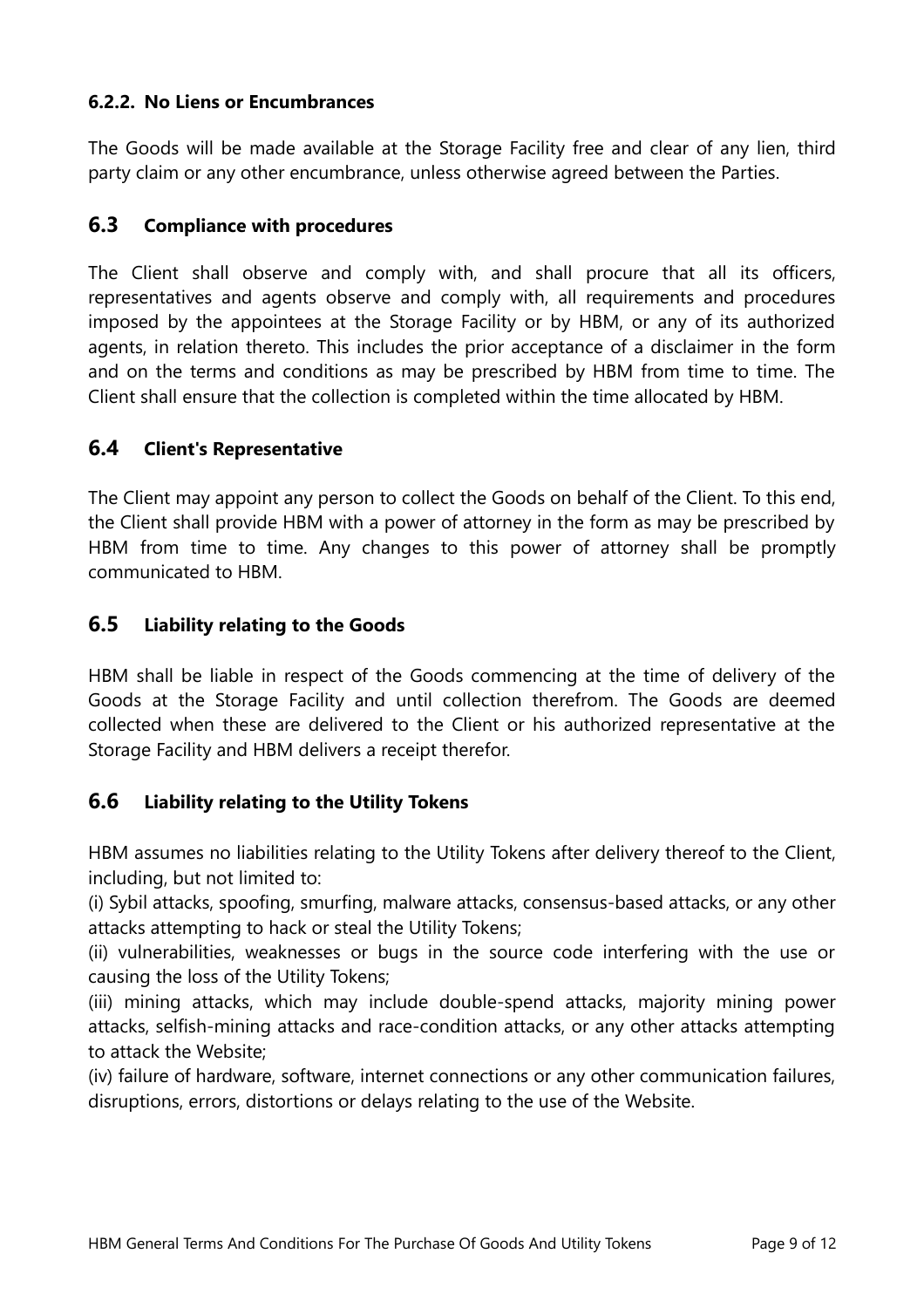# **Article 7. Use of the Website**

### **7.1. Third party information**

HBM does not guarantee the accuracy, completeness or reliability of the hyperlinks or any content related to third party websites on this Website. The use of such content and hyperlinks is at the Client's own risk.

### **7.2. Limitation of liability**

HBM does not guarantee the accuracy, completeness or timeliness of any information published on the Website, nor that this Website is free from any unauthorized access or technical problems. HBM does not assume any liability in respect to the access and use of this Website.

# **Article 8. Miscellaneous**

### **8.1. Data Protection**

The Client consents to the collection, processing, transmission and storage by HBM, its affiliate companies and any third party providers of any data of a professional or personal nature for the purposes of HBM meeting its contractual obligations under this Agreement. By using the Website, the Client accepts the Privacy Policy available on the Website.

### **8.2. Intellectual property**

Any intellectual property rights relating to this Website belongs to HBM and, where applicable, its licensors. Any reproduction of any of the content of this Website or this Agreement is prohibited.

### **8.3. Term**

The term of this Agreement shall commence on the date of acceptance by the Client, as evidenced by the Purchase Order and shall remain in full force and effect thereafter until collection of the Goods.

#### **8.4. Resolutive condition**

The collection or sale of all the Goods pursuant to Article 6.2 herein shall cause the termination of the Agreement with immediate effect.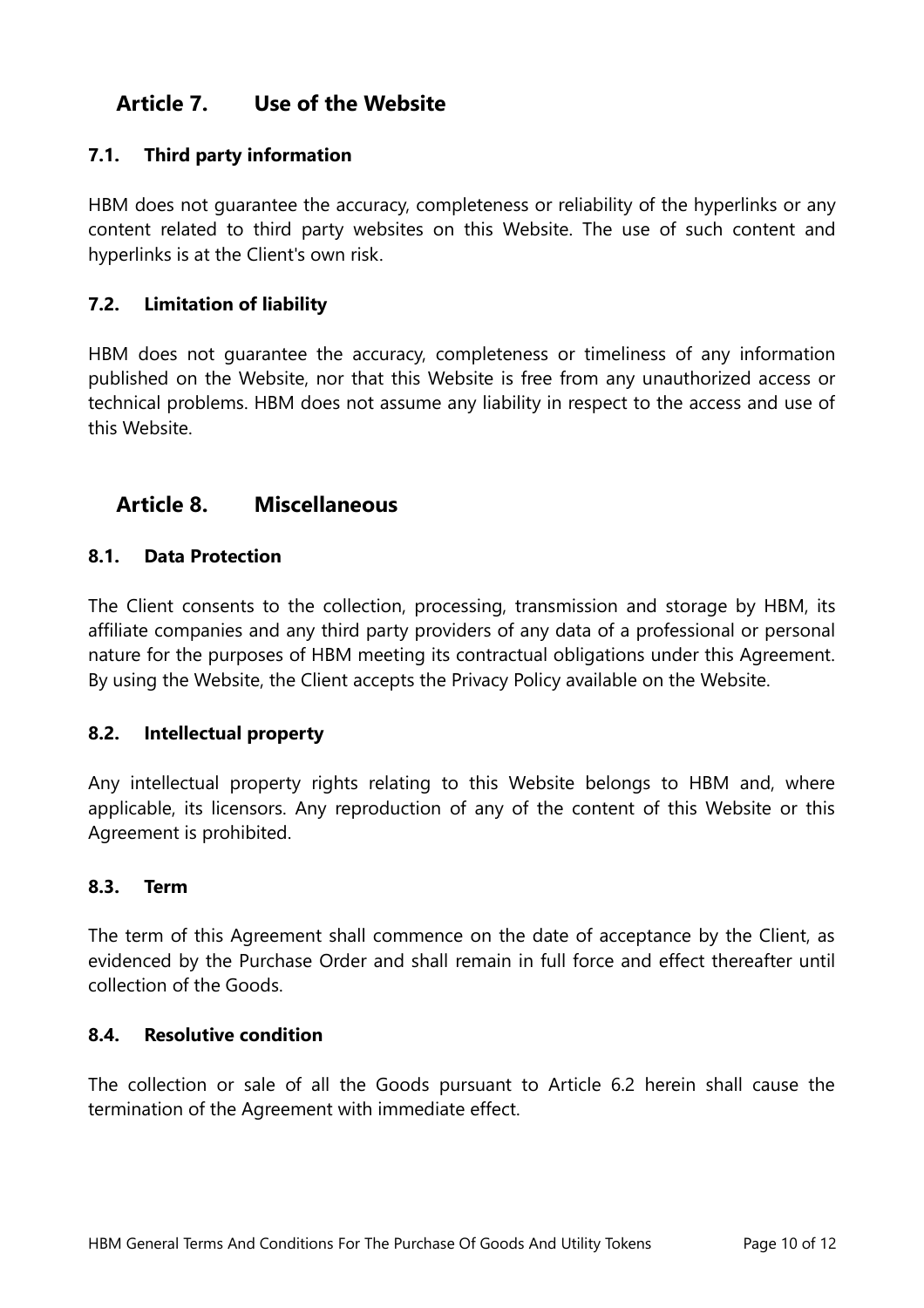### **8.5. Termination**

Either Party may terminate this Agreement upon prior written notice to be sent to the other Party specifying the intention to terminate this Agreement, which date shall not be less than forty (40) business days from the date of such notice.

Either Party may terminate this Agreement with immediate effect and without prior written notice if either Party fails substantially towards the other Party in meeting obligations pursuant to the Agreement and any other situations contemplated herein.

### **8.6. Consequences of Termination**

Upon termination of the Agreement, subject to Article 6.2 herein, the Client shall collect or procure the collection of all of the Goods from the Storage Facility no more than 10 (ten) business days before the termination date. The collection of the Goods shall cause the Utility Tokens to expire.

The termination of this Agreement shall not:

(i) affect, release or discharge the Parties from their obligations and liabilities which accrued or were incurred prior to the termination of the Agreement; or

(ii) relieve the Parties of any obligations under this Agreement that are due to survive after the the termination of this Agreement.

### **8.7. Assignment**

This Agreement and/or any rights and obligations thereunder may not be assigned by a Party to third parties except upon prior written consent of the other Party, which consent shall not be unreasonable withheld. HBM is entitled to assign this Agreement or any rights and obligations thereunder to any affiliated company of HBM, without prior notice.

### **8.8. Death, incapacity or liquidation**

In the event of death of the Client, HBM will require a proof of death, which must be an official government document issued by the proper legal authority. Upon such confirmation, HBM will act in accordance with the conditions set out in the will, or as instructed by the trustee of his estate.

In the event of liquidation of the Client, HBM will require proof of liquidation, which must be an official government document issued by the proper legal authority. Upon such confirmation, HBM will act in accordance with the conditions set out by the appointed insolvency administrator.